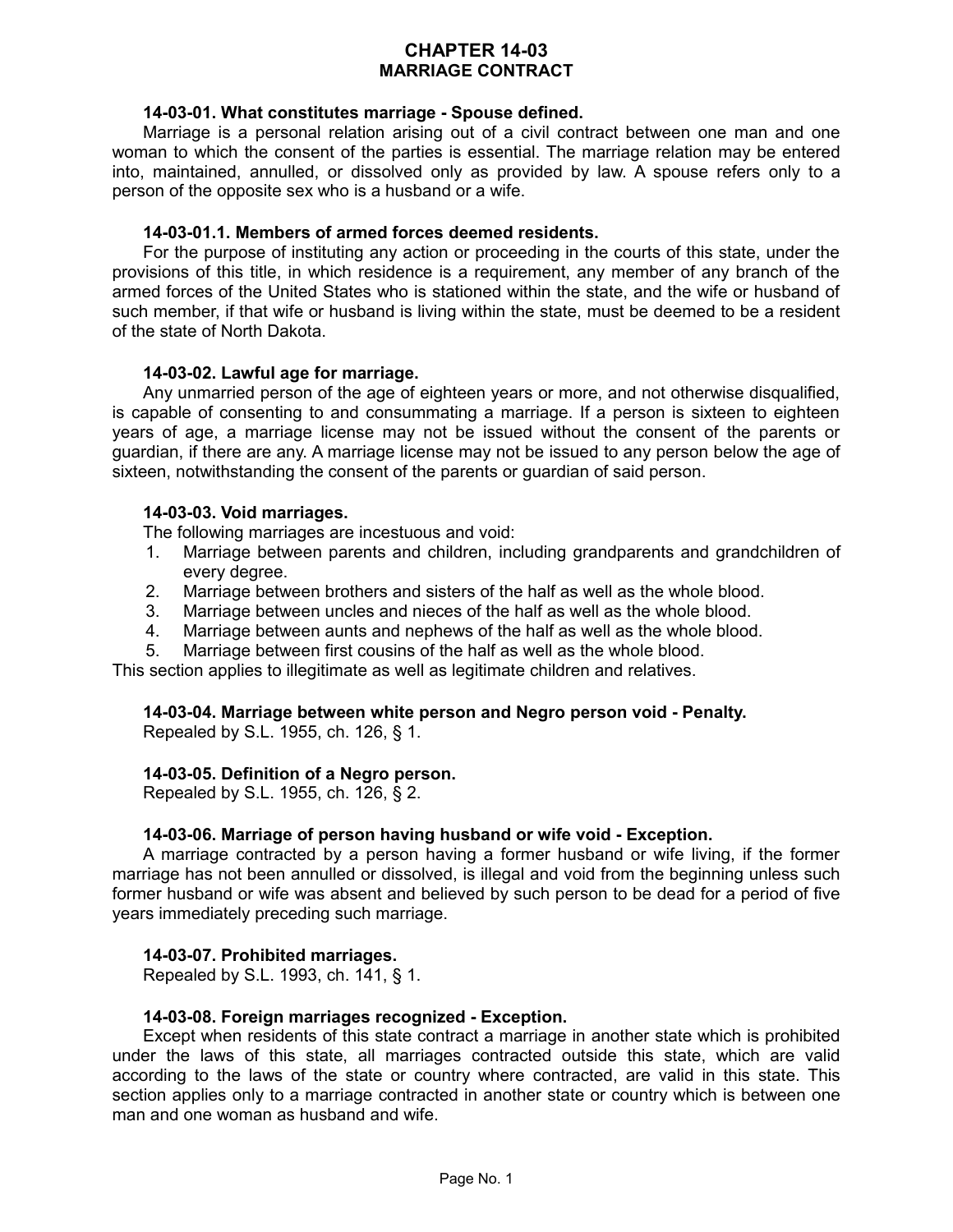# **14-03-09. Who may solemnize marriages.**

Marriages may be solemnized at any location within the state by:

- 1. All judges of courts of record;
- 2. Municipal judges;
- 3. Recorders, unless the board of county commissioners designates a different official;
- 4. Ordained ministers of the gospel, priests, and clergy, authorized by recognized denominations; and
- 5. By any individual authorized by the rituals and practices of any religious persuasion.

# **14-03-10. Marriage may not be solemnized without license.**

A person may not solemnize any marriage until the parties to the marriage produce a license regularly issued not more than sixty days before the date of the marriage by:

- 1. A recorder serving the county in which either of the contracting parties resides or is temporarily domiciled, unless the board of county commissioners designates a different official;
- 2. A recorder serving the county in which a parent of either of the parties resides or is temporarily domiciled, unless the board of county commissioners designates a different official; or
- 3. A recorder serving the county in which the marriage is to be solemnized, unless the board of county commissioners designates a different official.

For the purpose of obtaining a marriage license, a member of the armed forces of the United States stationed within the state of North Dakota is deemed to reside in the county in which that person is stationed.

### **14-03-11. Who issues marriage license to official.**

When an official authorized to issue a marriage license desires to have a license for the official's own marriage issued in the county of the official's residence, the official may request another authorized official to act in the official's stead upon the application for the license. The other official has the power and authority to issue the license in the county of the residence of the official seeking the license. The request must be in writing and must be filed, with the application and other related papers, and must be recorded in the marriage record. Upon the return of the license, the official serving the county in which it was issued may record it and note the record thereon notwithstanding the official is one of the contracting parties named in the license.

**14-03-12. Serological test for syphilis required before application for license filed.** Repealed by S.L. 1983, ch. 175, § 3.

# **14-03-13. Standard serological test defined.**

Repealed by S.L. 1983, ch. 175, § 3.

# **14-03-14. Serological test - Contents of laboratory statement.**

Repealed by S.L. 1983, ch. 175, § 3.

# **14-03-15. When serological test not necessary.**

Repealed by S.L. 1983, ch. 175, § 3.

# **14-03-16. Physician's certificate and laboratory statement - Misrepresentation - Penalty.**

Repealed by S.L. 1983, ch. 175, § 3.

# **14-03-17. Application for license.**

1. When application is made to a recorder, unless the board of county commissioners designates a different official, for a marriage license, the recorder, or designated official, shall inquire of the applicant concerning the legality of the contemplated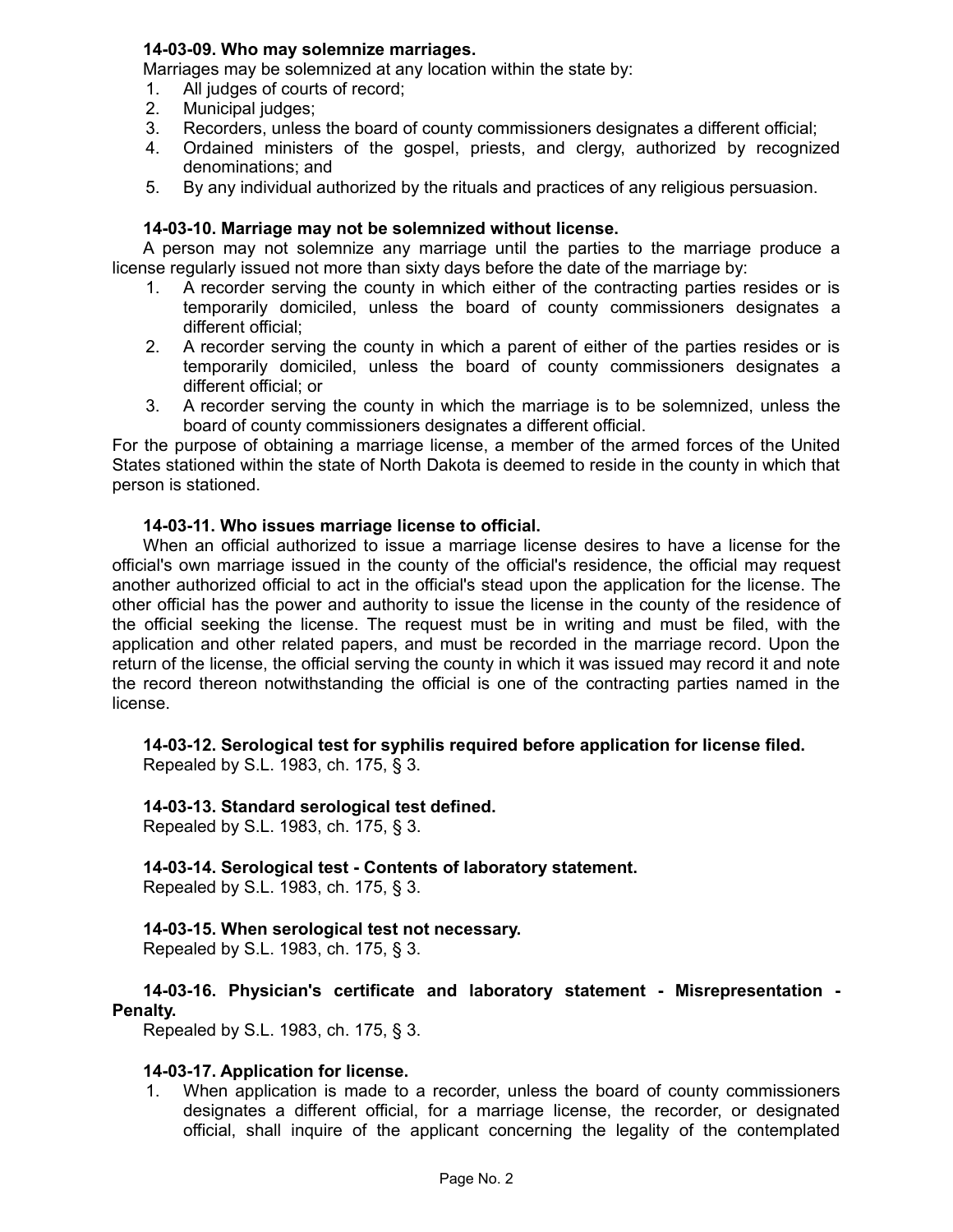marriage. The recorder, or designated official, may examine other witnesses. The facts concerning the legality of the marriage may be submitted to the recorder, or designated official, by affidavit. The recorder, or designated official, also shall require each applicant to submit the following facts upon blanks provided by the county, together with documentary evidence of age:

- a. An affidavit by each of the applicants showing that each is over the age of eighteen years. In addition, each applicant shall exhibit to the recorder, or designated official, a birth certificate or other satisfactory evidence of age. If either applicant is under the age of eighteen years, the recorder, or designated official, shall require the written consent of:
	- (1) Either parent of the minor applicant, if the parents are living together;
	- (2) The parent having the legal custody of the minor applicant, if the parents are not living together;
	- (3) The surviving parent, if one of the parents of the minor applicant is deceased; or
	- (4) The guardian, or person under whose care and government the minor applicant is, if both parents of the minor applicant are deceased, or if a person other than a parent has legal and actual custody of the minor applicant.
- b. An affidavit showing whether either or both of the parties have been divorced. If a decree of divorce has been granted to either or both of the parties, a certified copy of the decree must be filed with the application. A license shall not be issued if it contravenes any provisions of the divorce decree.
- 2. All affidavits must be subscribed and sworn to before a person authorized to administer oaths. The recorder, or designated official, shall retain on file all papers and records pertaining to all marriage licenses. Anyone knowingly swearing falsely to the statements contained in any affidavit mentioned in this section is subject to the penalty provided in section 14-03-28.
- 3. Each application for a marriage license must also contain a statement regarding surname options which is consistent with section 14-03-20.1.
- 4. Each application for a marriage license must contain the social security number of each applicant.

#### **14-03-18. License to and marriage of intoxicated person prohibited.**

A license for marriage may not be issued to anyone under the influence of intoxicating liquor at the time of making application therefor. No marriage ceremony may be performed when either or both of the contracting parties is under the influence of intoxicating liquor or any narcotic drug.

#### **14-03-19. License issued to all who comply with law.**

If a recorder, unless the board of county commissioners designates a different official, is satisfied that there is no legal impediment to the marriage and that the applicants have complied with the provisions of this chapter, then the recorder, or designated official, shall issue and sign a marriage license in duplicate and affix an official seal to both the original and the duplicate.

#### **14-03-20. License and certificate.**

The marriage license and certificate of the person solemnizing the marriage must be upon one blank form in duplicate consisting of two pages with a perforated seam to make it readily detachable. The form must be substantially as follows:

MARRIAGE LICENSE State of North Dakota ) ) ss. County of  $\qquad \qquad$  ) To any person authorized by law to perform the marriage ceremony: You may join in marriage entity of the state of the state and state and state of the state of the state of the state of the state of the state of the state of the state of the state of the state of the state of the state o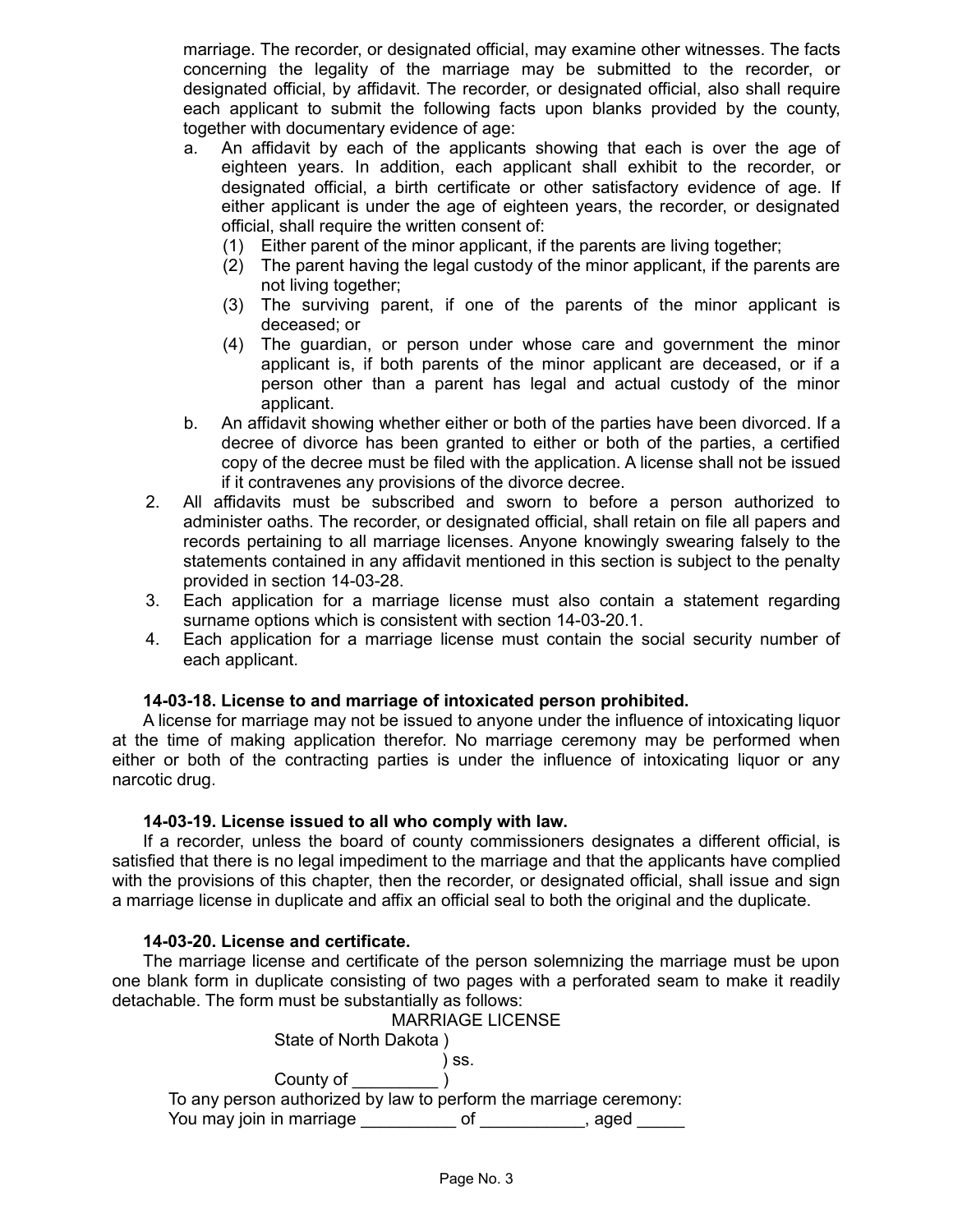| has<br>within five days.<br>Dated<br>(Seal) | who has been divorced, and of of<br>been divorced. You shall return this license and your certificate to my office |  | , aged | who |
|---------------------------------------------|--------------------------------------------------------------------------------------------------------------------|--|--------|-----|
|                                             | Recorder/Designated Official                                                                                       |  |        |     |
|                                             | <b>CERTIFICATE OF MARRIAGE</b>                                                                                     |  |        |     |
|                                             | I certify that the persons named in the foregoing license,                                                         |  | and    |     |
|                                             | ___, whose names after marriage are _____________ and __________, respectively,                                    |  |        |     |
|                                             | were joined in marriage by me at ____________, county of __________, State of North Dakota,                        |  |        |     |
| on                                          |                                                                                                                    |  |        |     |
| In the presence of                          |                                                                                                                    |  |        |     |
|                                             |                                                                                                                    |  |        |     |
|                                             |                                                                                                                    |  |        |     |
|                                             |                                                                                                                    |  |        |     |

**Witnesses** 

Every marriage license must contain the full name of each party before the marriage. Every certificate of marriage must contain the full name of each party before and after the marriage and be signed by two witnesses to the marriage in addition to the signature of the person who solemnized the marriage.

### **14-03-20.1. Surname options.**

- 1. Every person has the right to adopt any surname by which that person wishes to be known by using that surname consistently and without intent to defraud.
- 2. A person's surname does not automatically change upon marriage. Neither party to the marriage must change the party's surname. Parties to a marriage need not have the same surname.
- 3. One party or both parties to a marriage may elect to change the surname by which that party wishes to be known after the solemnization of the marriage by entering the new surname in the space provided on the marriage license application. The entry on the application must consist of one of the following surnames:
	- a. The surname of the other spouse;
	- b. Any former surname of either spouse;
	- c. A name combining into a single surname all or a segment of the premarriage surname or any former surname of either spouse; or
	- d. A combination name separated by a hyphen or space, provided that each part of the combination surname is the premarriage surname or former surname of either spouse.
- 4. Use of the option under subsection 3 has the effect of providing a record of the surname change. The marriage certificate containing the new surname, if any, constitutes proof that the use of the new surname, or the retention of the former surname, is lawful.
- 5. Neither the use of nor the failure to use the option of selecting a new surname by means of a marriage license application, as provided in subsection 3, abrogates the right of either party to adopt a different surname through usage at a future date.
- 6. Compliance with the surname provisions of this section is sufficient to meet the satisfactory evidence requirements of section 39-06-07.1.

#### **14-03-20.2. Middle name options.**

- 1. One party or both parties to a marriage may elect to change the middle name by which that individual wishes to be known after the solemnization of the marriage by entering the new middle name in the space provided on the marriage license application. If an individual elects to change that individual's middle name, the middle name entry on the marriage license application or marriage license must consist of:
	- a. The premarriage surname or former surname of that individual;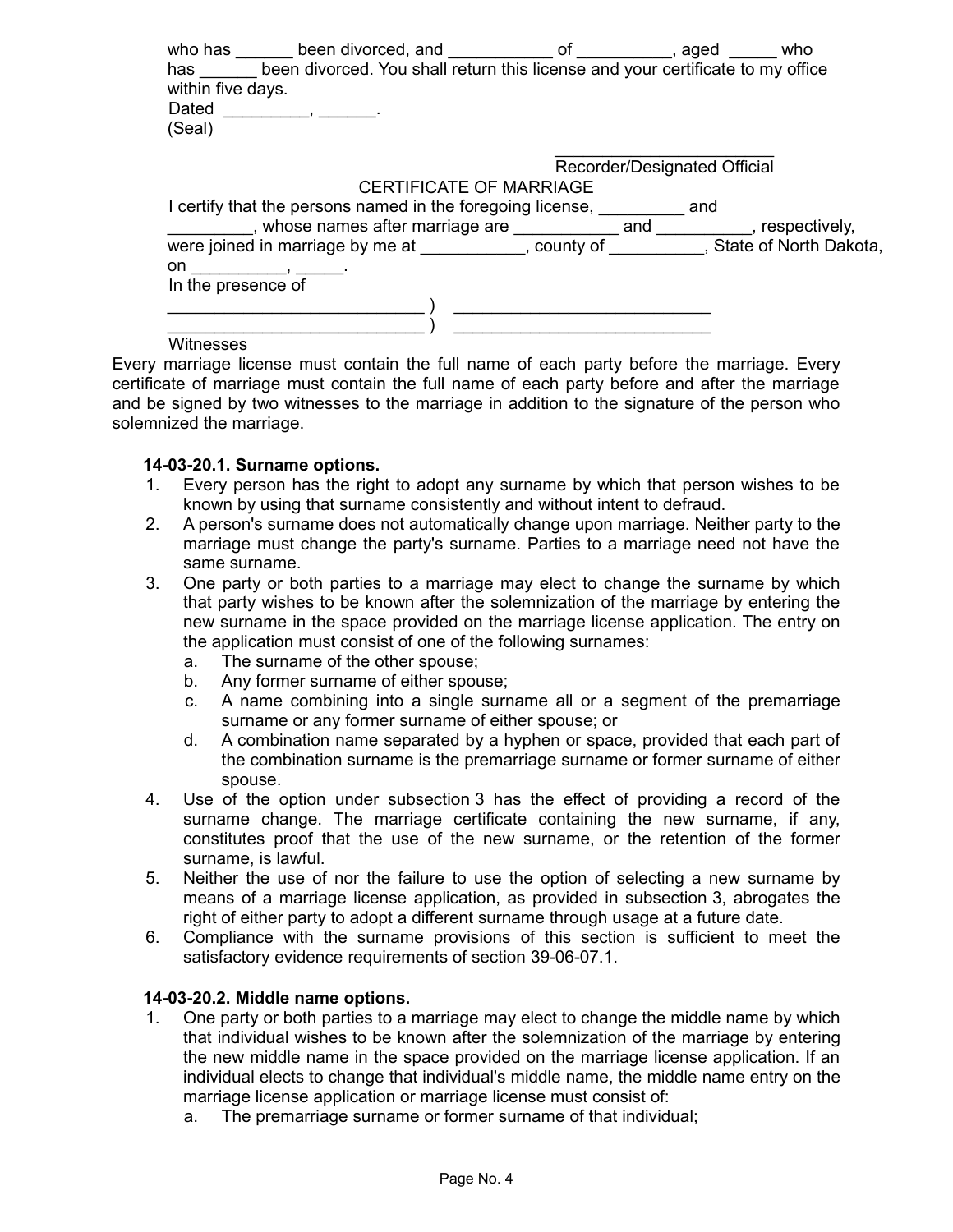- b. The premarriage middle name and the premarriage surname or former surname of that individual; or
- c. A hyphenated combination of the premarriage middle name and the premarriage surname or former surname of that individual.
- 2. Compliance with the middle name provisions of this section is sufficient to meet the satisfactory evidence requirements of section 39-06-07.1.

### **14-03-21. Return of license and certificate - Duplicate delivered to persons married - Records kept - Penalty.**

When a person authorized by law solemnizes a marriage, that person shall fill out and sign the certificate following the license in duplicate, giving the person's official title, or if a minister of the gospel or priest, the ecclesiastical body with which the minister or priest is connected. The original copy of the certificate and license must be returned to the official who issued the license within five days after the date of the solemnization of the marriage and the duplicate copy must be immediately delivered to the persons married. The official shall file the original copy and retain it as an official record. Any person who willfully neglects to make such return within the time required is subject to the penalty provided in section 14-03-28.

### **14-03-22. Marriage license fee - Supplemental fee - Fee for marriage ceremony - Duties of officers.**

- 1. For the issuance and filing of a marriage license, the recorder, unless the board of county commissioners designates a different official, shall collect a fee of up to thirty dollars from the party applying for the license.
- 2. In addition to the license fee provided for in subsection 1, the recorder, or designated official, shall collect from the applicant a supplemental fee of thirty-five dollars for aid to victims of domestic violence through the domestic violence prevention fund in accordance with chapter 14-07.1.
- 3. For performing a marriage ceremony during regular courthouse hours, the recorder, or designated official, shall collect a fee of thirty dollars which is to be retained by the county. If the marriage ceremony is performed at a time other than during regular courthouse hours, the recorder, or designated official, may collect and retain a fee in an amount to be determined by the recorder, or designated official.
- 4. Except as provided in this section, all collected fees must be deposited monthly with the county treasurer. The county treasurer shall forward the amount represented by supplemental fees to the state treasurer by the fifteenth of each month for crediting to the domestic violence prevention fund.
- 5. The recorder, or designated official, shall prepare a copy of the license and certificate and transmit them to the registrar of vital statistics who shall record them in a book of records kept in the registrar's office for that purpose. The registrar shall index the records and upon request shall issue certified copies of the recorded license and certificate for a one dollar fee. The registrar shall keep an accurate account of these fees and shall turn them over to the state treasurer by the fifteenth of each month for crediting to the general fund.

# **14-03-23. Marriage registered with bureau of vital statistics.**

Repealed by S.L. 1971, ch. 148, § 2.

#### **14-03-24. Certified record is evidence.**

The books of record of marriage licenses issued and certificates returned which are kept by a recorder, unless the board of county commissioners designates a different official, serving any county, or certified copies of such entries, and certified copies of the records of the registrar of vital statistics, must be received as evidence in all courts, and are prima facie evidence in all courts and places of the facts stated therein.